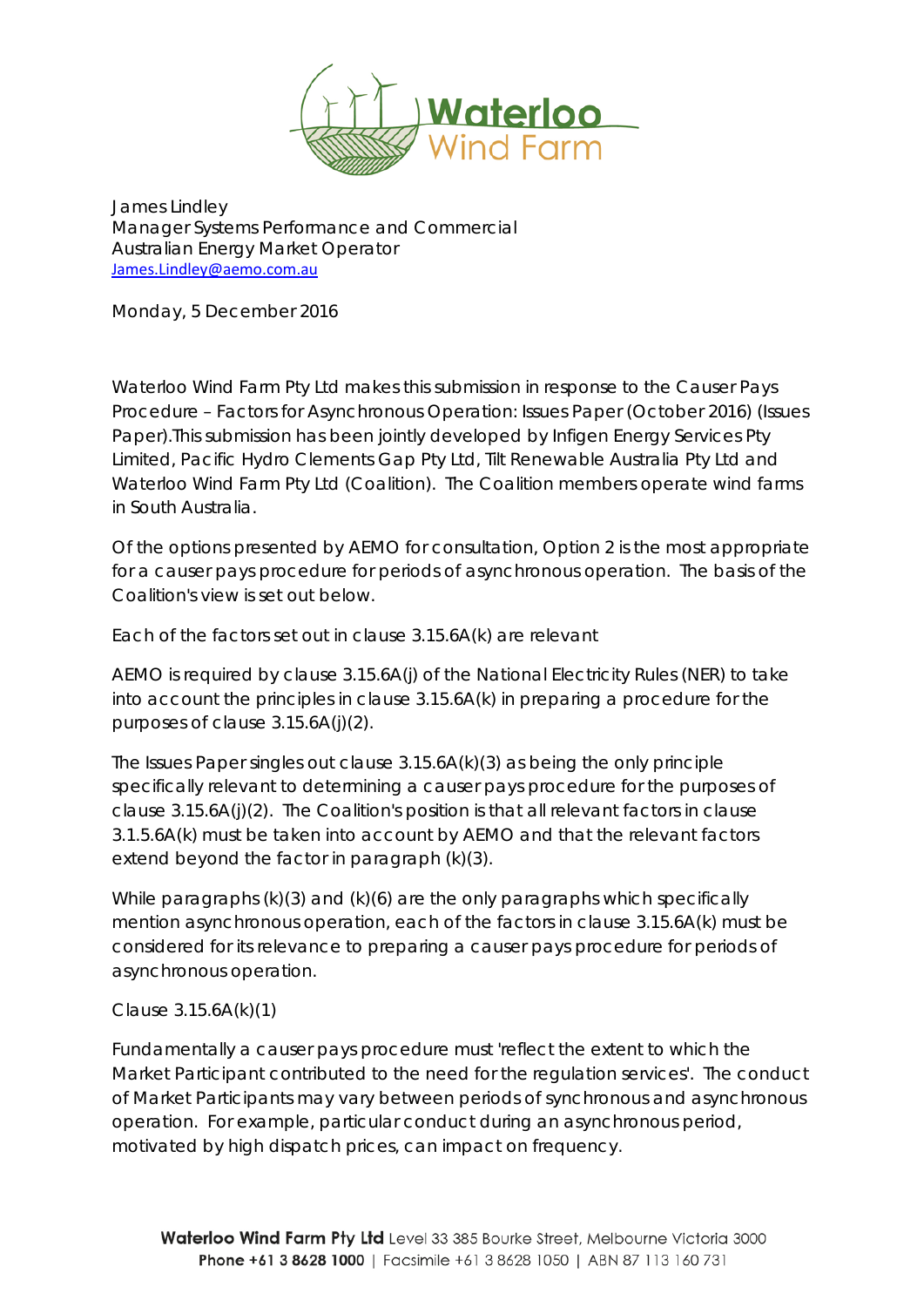

Currently, the causer pays factors for synchronous periods are derived from historic data indicating the contribution of a Market Generator to frequency deviation. This historic data has no relevance to the issue of the extent to which a Market Participant contributed to the need for regulation services during a period of asynchronous operation. Consequently, the principle in clause 3.15.6A(k)(1) will not be accounted for in a methodology which derives causer pays factors applicable to periods of asynchronous operation from historic data reflecting the contribution to the need for regulation services in a synchronous period.

In order to take into account the principle in clause 3.15.6A(k)(1), a methodology based on actual performance during the particular asynchronous period is required.

Clause 3.15.6A(k)(3)

In preparing a causer pays procedure AEMO must take into account:

(3) for the purpose of paragraph (j)(2), the contribution factor determined for a group of regions for all Market Customers that do not have metering to allow the individual contribution of that Market Customer to the aggregate need for regulation services to be assessed, must be divided between regions in proportion to the total customer energy for the regions.

In respect of clause 3.15.6A(k)(3), the Coalition agrees with AEMO's interpretation that the residual contribution factor for Market Customers, as between the regions on either side of a synchronous separation is to be proportionate to the total customer energy in each group of regions.

## Clause 3.15.6A(k)(4)

AEMO is provided with a discretion to determine the relevant timeframe over which an individual Market Participant's contribution to the aggregate need for regulation services will be determined. In exercising this discretion AEMO must act reasonably in the context of its responsibility to prepare a causer pays procedure. In respect of a causer pays procedure for periods of asynchronous operation within the mainland NEM, the appropriate period of time (considered in the context of the other principles set out in clause 3.15.6A(k)) would be the period of asynchronous operation. There is no other timeframe which can accommodate the principles in paragraphs  $(k)(1)$  and  $(k)(6)$ .

Clause 3.15.6A(k)(6)

In preparing a causer pays procedure AEMO must take into account:

(6) where contributions are aggregated for regions that are operating asynchronously during the calculation period under paragraph (i), the contribution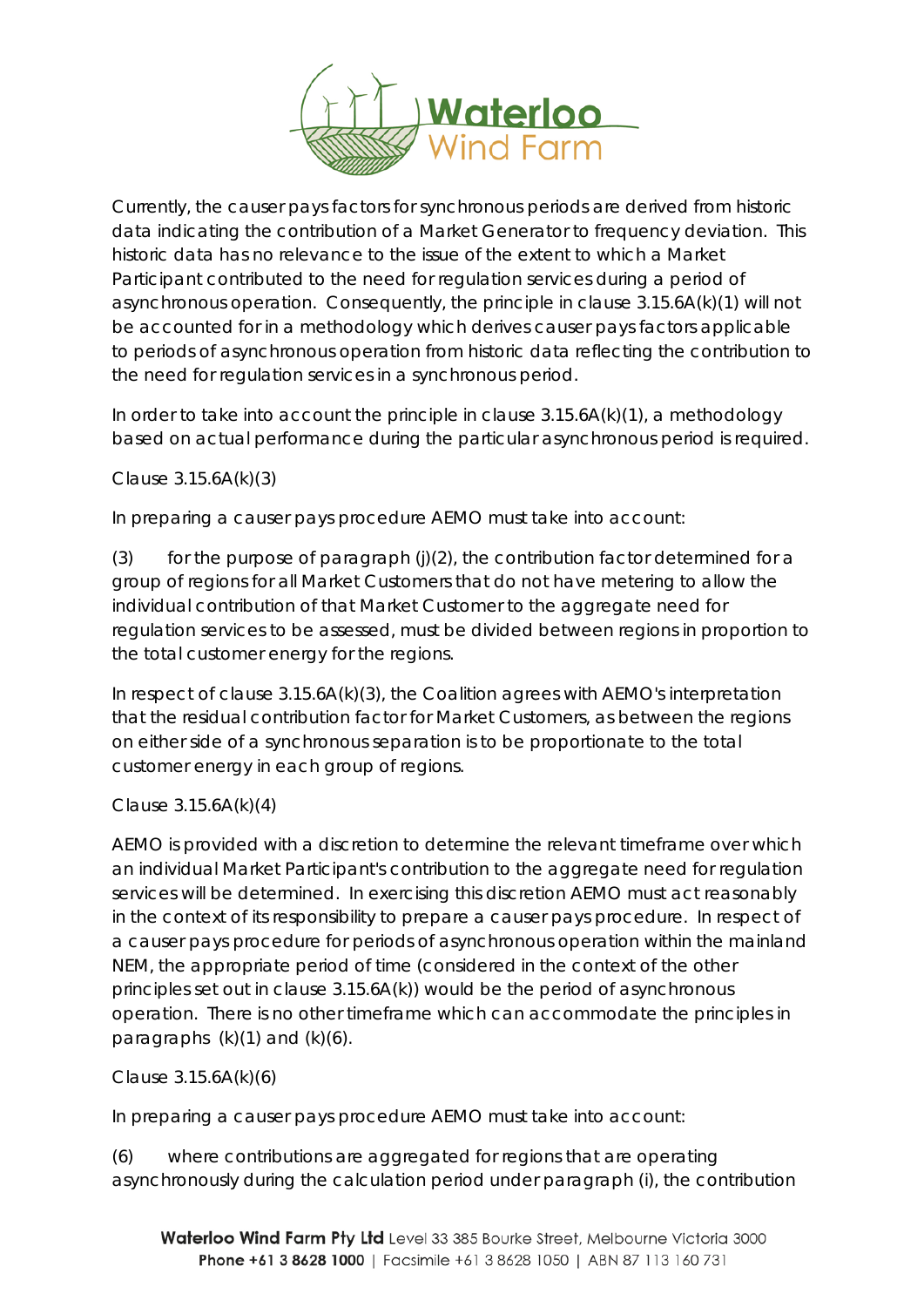

factors should be normalised so that the total contributions from any nonsynchronised region or regions is in the same proportion as the total customer energy for that region or regions.

In respect of clause 3.15.6A(k)(6), the Coalition disagrees with AEMO's interpretation. AEMO interprets paragraph (k)(6) as applying only to global requirement costs. The text of the paragraph does not support this interpretation as no mention is made of global market ancillary services requirements.

The Coalition interprets paragraph (k)(6) as recognising that once a mainland region is operating asynchronously, the mainland region or regions on each side of the network separation are operating asynchronously. For instance, if the SA region is operating asynchronously with the rest of the mainland NEM then it follows that the remainder of the mainland NEM is also operating asynchronously with the SA region. In this circumstance, the regions comprising the rest of the mainland NEM may be operating synchronously with each other, but they are nevertheless asynchronous in relation to the SA region.

In circumstances such as these, the causer pays procedure for the asynchronous period will need to provide for the aggregation of contributions:

- in an asynchronous region; and
- in regions which are asynchronous from another part of the mainland NEM but synchronous with one another.

The causer pays procedure will then need to normalise the aggregated contribution factors so that the total contributions from the asynchronous region or regions is in the same proportion as the total customer energy for that region or regions.

Unlike clause 3.15.6A(k)(3) which refers to Market Customers and, therefore, appears directed at the formula in clause 3.15.6A(i)(2), clause 3.15.6A(k)(6) is focused on asynchronous operation of regions generally (ie is relevant to both Market Generators and Market Customers). Consequently, the normalisation required by clause 3.15.6A(k)(6) will affect the calculation of the 'MPF' and 'AMPF' factors in the formulae under clauses  $3.15.6A(i)(1)$  and  $3.15.6A(i)(2)$  of the NER.

AEMO refers to sections 5.9 and 5.10 of the Causer Pays: Procedure for Determining Contribution Factors "Causer Pays Procedure" (15 December 2013) (CPP) in respect of the normalisation and aggregation process undertaken in compliance with clause 3.15.6A(k)(6). Section 5.9 of the CPP provides for a process for determining a single set of causer pays factors for the mainland and Tasmanian region by normalising the figures for regional demand. This is required by clause 3.15.6A(k)(6) as Tasmania is always operating asynchronously with the mainland NEM.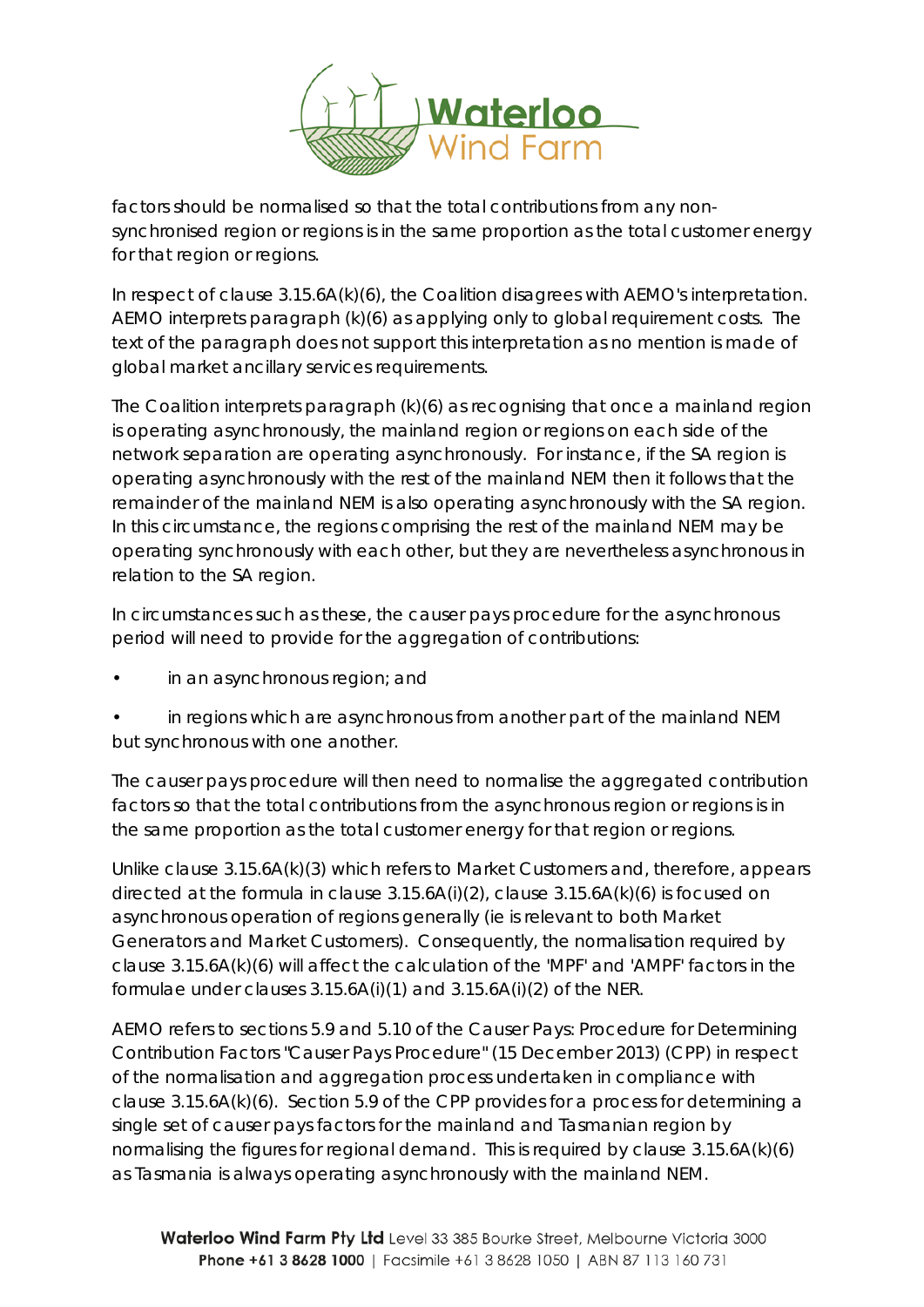

As the asynchronicity between the mainland NEM and Tasmania is a constant physical reality of the NEM, the MPF for both the mainland NEM (in synchronous operation) and Tasmania are able to be calculated on the basis of historic data. In contrast, the asynchronous operation of a region of the mainland NEM is not a constant. Compliance with clause 3.15.6A(k)(6) could only, therefore, be undertaken through normalisation on the basis of total customer energy during the asynchronous period of operation.

Clause 3.15.6A(k)(7)

Clause  $3.15.6A(k)(7)$  indicates that the causer pays procedure must take into account that semi-scheduled generators will not be assessed as contributing to the deviation in the frequency of the power system if the semi-scheduled generating unit meets one of three criteria in the relevant dispatch interval. One of these criteria is that the semi-scheduled generating unit achieves its dispatch level at a uniform rate.

The Australian Wind Energy Forecasting System (AWEFS) is used for the purpose of, among other things, determining an Unconstrained Intermittent Generation Forecast (UIGF) for semi-scheduled generators and, combined with other technical and market inputs, calculates a dispatch target for a semi-scheduled generator. However, there are significant flaws in the capacity of AWEFS to accurately calculate the dispatch levels of a semi-scheduled generating unit. These include:

failure to recognise variation in the operating state of a wind turbine so that a turbine restarting or shutting down or undertaking an auto reset process will be included in an assessment of whether the generating unit is achieving its dispatch level at a uniform rate;

• assessment of uniform dispatch is on the basis of a single wind signal for a wind farm, which fails to recognise varied wind conditions across a wind farm site;

• AEMO assessing wind farm performance against dispatch targets which do not properly take into account local technical limitations of the generating unit;

• changes in capability of the wind farm notified to AEMO in the projected assessment of system adequacy (PASA) data are not inputted into the AWEFS;

• the time delay between AEMO issuing the Generator Dispatch Limit (GDL) (against which the performance of the generating unit is assessed) and the GDL being received by the wind farm operator means that there is only a fraction of the five-minute dispatch interval available to the wind farm operator to attempt to meet the GDL.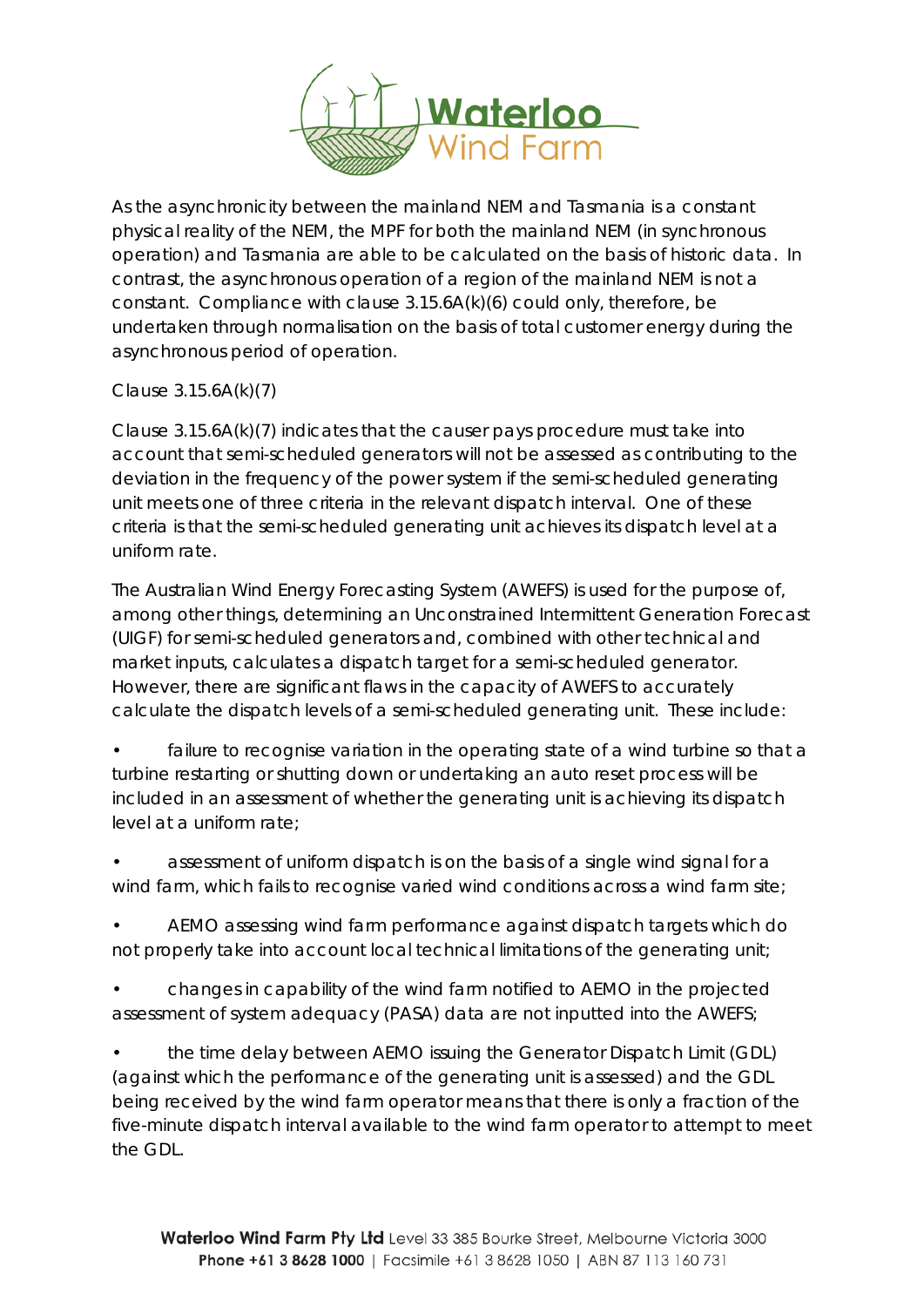

Aside from these flaws in the AWEFS, it is an oxymoronic regulatory requirement for a semi-scheduled generating unit to achieve dispatch levels at a uniform rate. A generating unit can only be classified as semi-scheduled where the output from the generating unit is intermittent.

The dispatch instruction issued to a wind farm sets a maximum level of power to be supplied by a generating unit over a specified period. Provided that the maximum level is not exceeded during a constraint period, a wind farm will be operating in accordance with dispatch levels. Despite complying with the dispatch instruction, a wind farm which generates below the maximum specified in the dispatch instruction will be subject to FCAS costs as the principle in clause 3.15.6A(k)(7) requires dispatch levels to be achieved at a uniform rate (rather than in conformance with dispatch instructions).

The Coalition considers that the operation of the NEM should be based on good power system control practice reflecting the physics of the electricity system. Processes and systems based on actual performance data will enable these anomalies to be identified and addressed to ensure that the operation of the NEM is technology neutral.

The AWEFS' flaws should be addressed from both a technical and regulatory perspective to ameliorate harsh treatment of wind farms under the NER. While these technical and legislative changes are outside the scope of the current review, the Coalition considers that the methodology chosen by AEMO for the causer pays procedures should not exacerbate these system flaws. A methodology based upon actual performance data is more reasonable with respect to the actual frequency performance in the islanded region/s and more transparent and accountable.

## Option 2 should be adopted

Of the options presented in the Issues Paper, the Coalition considers that Option 2 should be adopted as the causer pays procedure for asynchronous operation of mainland regions. This option would base the causer pays factors for periods of asynchronous operation on the frequency indicators for the islanded region by measuring and aggregating:

• the performance of appropriately metered generating units in the region or regions; and

• demand in the region or regions during the asynchronous dispatch intervals.

Once a separation event occurs between mainland NEM regions, the mainland NEM is asynchronous on each side of the separation. For this reason, the Coalition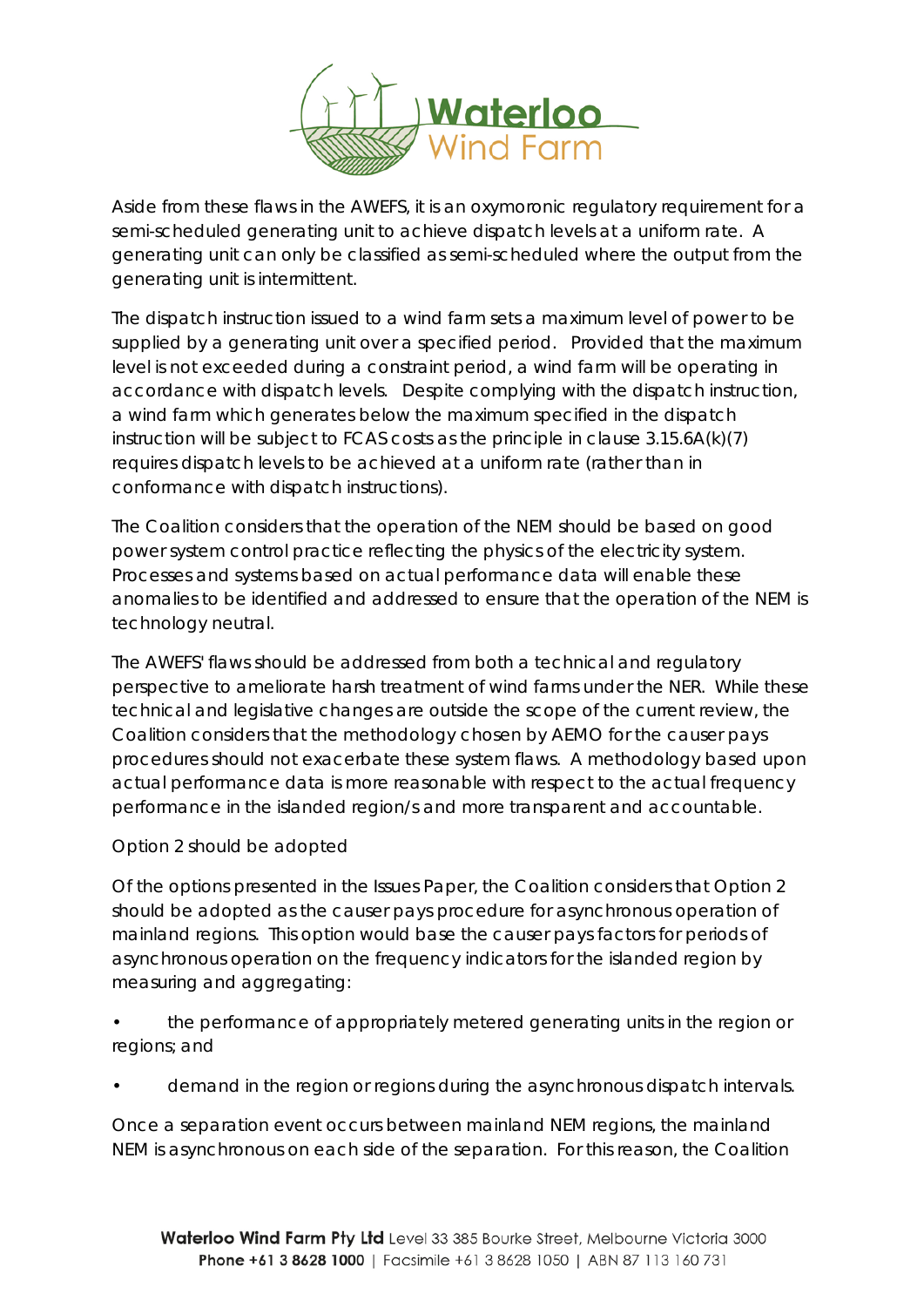

considers that it is appropriate for new contribution factors to be determined for each asynchronous region or group of regions.

AEMO suggests that adopting Option 2 will create an unjustified divergence between the treatment of local market ancillary service (LMAS) constraints and asynchronous operation of the mainland NEM. The Coalition's position is that the clear physical distinction between synchronous and asynchronous operation of the mainland NEM justifies this distinction. Contribution factors should be determined (and frequency control ancillary services (FCAS) costs settled) on the basis of the physics of the NEM. Adopting this approach means that contribution factors for asynchronous periods would be determined on the basis of actual performance.

This approach is wholly consistent with clause  $3.15.6A(k)(1)$  of the NER which requires the causer pays procedure to take into account the principle that the contribution factor for a Market Participant should reflect the extent to which the Market Participant contributed to the need for regulation services. The conduct of Market Participants alters between synchronous and asynchronous market operation. The only way to account for this difference in behaviour consistently with the principle in clause 3.15.6A(k)(1) is to determine contribution factors ex post based on performance during the asynchronous period.

The Coalition considers that this approach could also be adopted more broadly (through amendments to the NER) so that contribution factors would also be determined on the basis of actual performance during periods of synchronous operation and FCAS costs would be settled against synchronised regions (even where a LMAS constraint has been applied).

Any separation event in the NEM should activate a thorough investigation into the performance of the generators to ensure that appropriate control action and frequency response is provided. The calculation of an ex post contribution factor would ensure that detailed examination of performance is undertaken.

Other options proposed by AEMO are based on historical data

Option 1: Use existing process for local requirements

AEMO's preferred option is to utilise a process substantially the same as that used to recover the costs of local ancillary services requirements. This process is set out in clause 4.2.2.4 of the Efficient Dispatch and Localised Recovery of Regulation Services Business Specification (1 July 2010) (Business Specification) and utilises the pre-calculated MPF values as an input.

The Coalition's position is that Option 1 is not an appropriate approach to determining contribution factors in a period of asynchronous operation. Local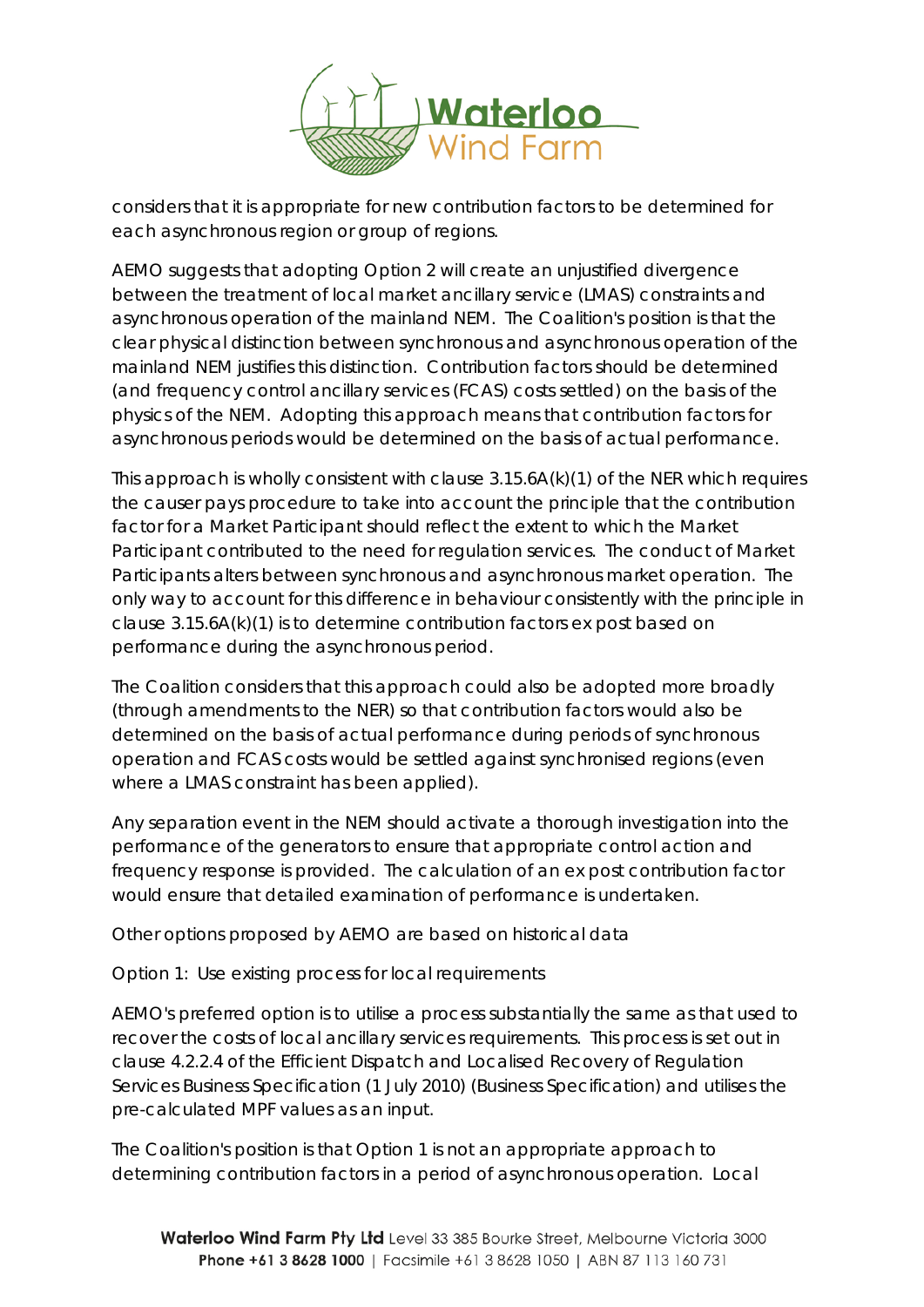

ancillary service requirements are fundamentally different from asynchronous operation. Local ancillary service requirements are created by AEMO; whereas, asynchronous operation is a physical reality.

Local ancillary service requirements result from the imposition by AEMO of a LMAS requirement on a region. An imposition of such a constraint on a region which is operating synchronously with the rest of the mainland NEM has the effect of artificially isolating that region in respect of the provision of FCAS.

AEMO's isolating of a region through the imposition of a LMAS requirement which is otherwise operating synchronously, places the region subject to the constraint at a competitive disadvantage in the NEM. While the constraint is in place, FCAS may only be sourced from Market Generators registered to provide FCAS in the constrained region. The constraint acts as a distortion of the physical operation of the mainland NEM: while the physical mainland NEM is operating according to the laws of physics and consequently enables the provision of FCAS across the mainland NEM, AEMO isolates the constrained region with the consequence of price distortion through an imposed limitation on FCAS supply.

The separate automatic generator control (AGC) used to manage a region while synchronised to the mainland NEM has to be physically referenced to the same frequency as the rest of the NEM. This means that the LMAS is an arbitrary economic construct which is physically providing global services while being labelled 'local'. There is no local frequency reference that can be used, until a region is physically separated from the rest of the mainland NEM (using a local frequency when synchronised would cause hunting between regions). Once regions are separated the local frequency reference is the frequency available to the AGC located in the separated region. Consequently, the local frequency should be the basis for calculating the contribution of a Market Participant to the need or regulation services during a period of asynchronous operation.

Processes which distort the physical and economic operation of the NEM should be avoided. The Coalition's view is that basing processes on actual performance is less likely to have a distorting impact.

Option 3: Recalculate historical CMPFs using only facilities within the asynchronous region

Option 3 proposes that causer pays factors would be determined for asynchronous dispatch intervals using historical performance data, but excluding the performance of appropriately metered facilities outside of the asynchronous region.

As with Option 1, this methodology would rely on the historical contribution factors determined by AEMO, rather than reflecting actual performance during a period of